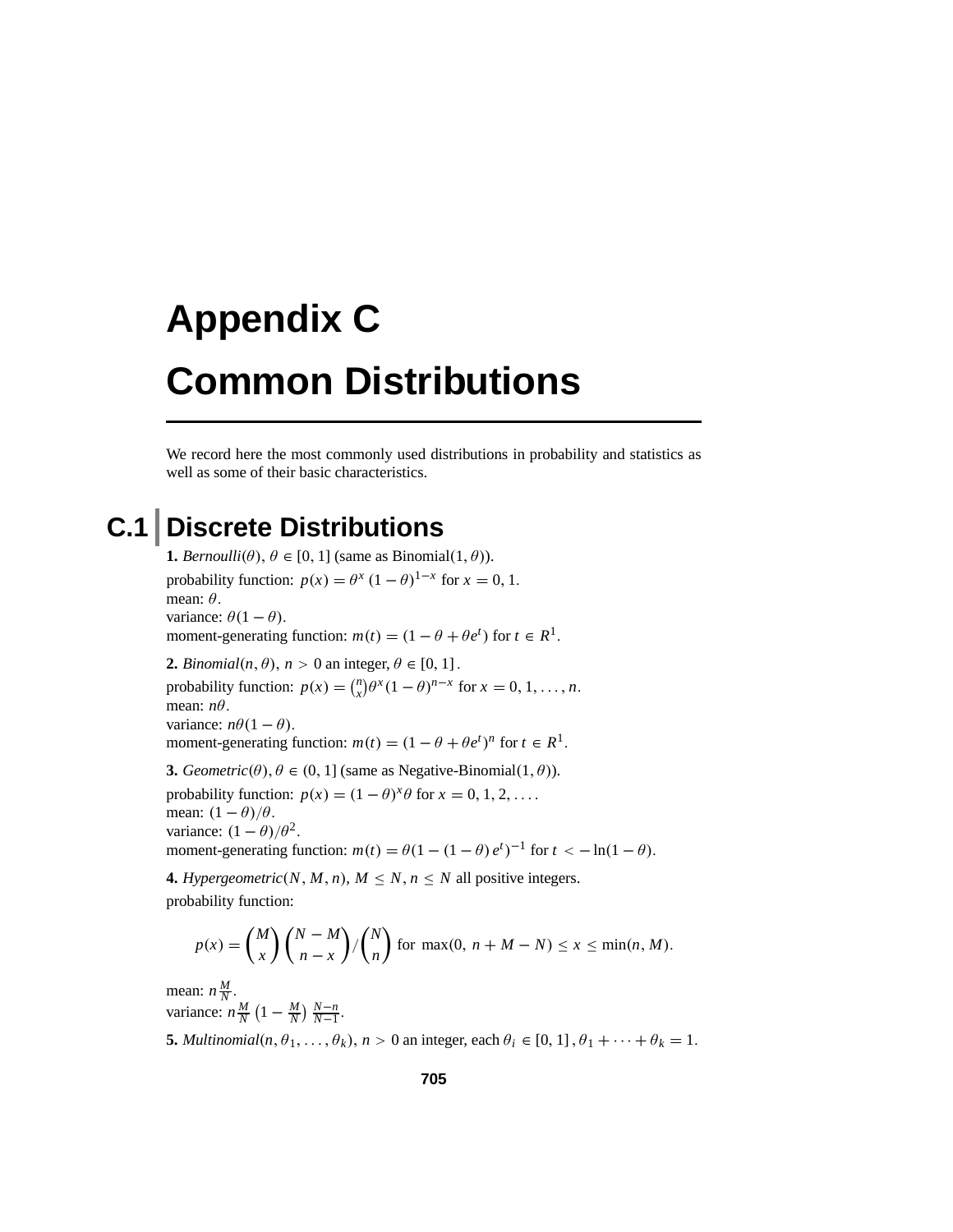probability function:

$$
p(x_1, \ldots, x_k) = \binom{n}{x_1 \ldots x_k} \theta_1^{x_1} \cdots \theta_k^{x_k}
$$
 where each  $x_i \in \{0, 1, \ldots, n\}$   
and  $x_1 + \cdots + x_k = n$ .

mean:  $E(X_i) = n\theta_i$ . variance:  $Var(X_i) = n\theta_i(1 - \theta_i)$ . covariance:  $Cov(X_i, X_j) = -n\theta_i \theta_j$  when  $i \neq j$ .

**6.** *Negative-Binomial*( $r, \theta$ ),  $r > 0$  an integer,  $\theta \in (0, 1]$ . probability function:  $p(x) = {r-1+x \choose x} \theta^r (1-\theta)^x$  for  $x = 0, 1, 2, 3, ...$ mean:  $r(1 - \theta)/\theta$ . variance:  $r(1 - \theta)/\theta^2$ . moment-generating function:  $m(t) = \theta^r (1 - (1 - \theta) e^t)^{-r}$  for  $t < -\ln(1 - \theta)$ .

**7.**  $Poisson(\lambda), \lambda > 0$ . probability function:  $p(x) = \frac{\lambda^x}{x!} e^{-\lambda}$  for  $x = 0, 1, 2, 3, \ldots$ . mean: λ. variance: λ. moment-generating function:  $m(t) = \exp{\lambda(e^t - 1)}$  for  $t \in R^1$ .

## **C.2 Absolutely Continuous Distributions**

**1.**  $Beta(a, b), a > 0, b > 0$  (same as Dirichlet $(a, b)$ ). density function:  $f(x) = \frac{\Gamma(a+b)}{\Gamma(a)\Gamma(b)} x^{a-1} (1-x)^{b-1}$  for  $x \in (0, 1)$ . mean:  $a/(a + b)$ . variance:  $ab/(a + b + 1)(a + b)^2$ .

**2.** *Bivariate Normal*( $\mu_1, \mu_2, \sigma_1^2, \sigma_2^2, \rho$ ) for  $\mu_1, \mu_2 \in R^1, \sigma_1^2, \sigma_2^2 > 0, \rho \in [-1, 1]$ . density function:

$$
f_{X_1, X_2}(x_1, x_2)
$$
  
=  $\frac{1}{2\pi \sigma_1 \sigma_2 \sqrt{1 - \rho^2}} \exp \left\{-\frac{1}{2(1 - \rho^2)} \left[ \frac{\left(\frac{x_1 - \mu_1}{\sigma_1}\right)^2 + \left(\frac{x_2 - \mu_2}{\sigma_2}\right)^2 - \left(\frac{x_1 - \mu_1}{\sigma_2}\right)^2}{2\rho \left(\frac{x_1 - \mu_1}{\sigma_1}\right) \left(\frac{x_2 - \mu_2}{\sigma_2}\right)} \right] \right\}$   
for  $x_1 \in R^1, x_2 \in R^1$ .

mean:  $E(X_i) = \mu_i$ . variance:  $Var(X_i) = \sigma_i^2$ . covariance:  $Cov(X_1, X_2) = \rho \sigma_1 \sigma_2$ .

**3.** *Chi-squared*( $\alpha$ ) or  $\chi^2(\alpha)$ ,  $\alpha > 0$  (same as Gamma( $\alpha/2$ , 1/2)). density function:  $f(x) = 2^{-\alpha/2} (\Gamma(\alpha/2))^{-1} x^{(\alpha/2)-1} e^{-x/2}$  for  $x > 0$ . mean: α. variance: 2α.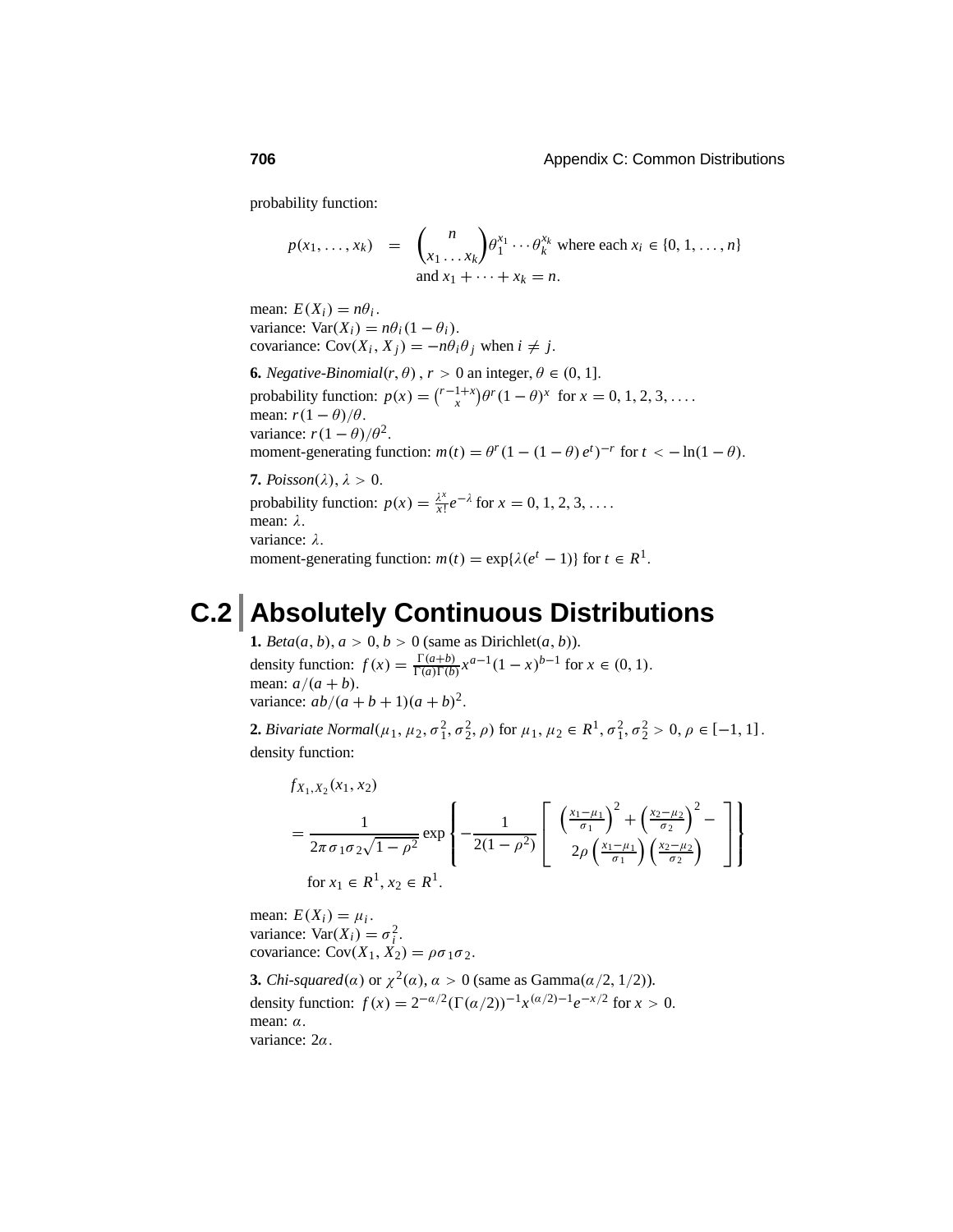## Appendix C.2: Absolutely Continuous Distributions **707**

moment-generating function:  $m(t) = (1 - 2t)^{-\alpha/2}$  for  $t < 1/2$ .

**4.** *Dirichlet*( $\alpha_1, \ldots, \alpha_{k+1}$ ),  $\alpha_i > 0$  for each *i*. density function:

> $f_{X_1,...,X_k}(x_1,...,x_k)$  $=\frac{\Gamma(\alpha_1 + \cdots + \alpha_{k+1})}{\Gamma(\alpha_1) \cdots \Gamma(\alpha_{k+1})} x_1^{\alpha_1-1} \cdots x_k^{\alpha_k-1} (1 - x_1 - \cdots - x_k)^{\alpha_{k+1}-1}$ for  $x_i \ge 0, i = 1, ..., k$  and  $0 \le x_1 + \cdots + x_k \le 1$ .

mean:

$$
E(X_i) = \frac{a_i}{a_1 + \cdots + a_{k+1}}.
$$

variance:

$$
Var(X_i) = \frac{a_i(\alpha_1 + \dots + \alpha_{k+1} - \alpha_i)}{(\alpha_1 + \dots + \alpha_{k+1})^2(1 + \alpha_1 + \dots + \alpha_{k+1})}.
$$

covariance: when  $i \neq j$ 

$$
Cov(X_i, X_j) = \frac{-a_i a_j}{(a_1 + \dots + a_{k+1})^2 (1 + a_1 + \dots + a_{k+1})}
$$

**5.** *Exponential*( $\lambda$ ),  $\lambda > 0$  (same as Gamma(1,  $\lambda$ )).

density function:  $f(x) = \lambda e^{-\lambda x}$  for  $x > 0$ . mean:  $\lambda^{-1}$ . variance:  $\lambda^{-2}$ . moment-generating function:  $m(t) = \lambda(\lambda - t)^{-1}$  for  $t < \lambda$ .

Note that some books and software packages instead replace  $\lambda$  by  $1/\lambda$  in the definition of the Exponential( $\lambda$ ) distribution — always check this when using another book or when using software to generate from this distribution.

**6.**  $F(\alpha, \beta), \alpha > 0, \beta > 0.$ density function:

$$
f(x) = \frac{\Gamma\left(\frac{\alpha+\beta}{2}\right)}{\Gamma\left(\frac{\alpha}{2}\right)\Gamma\left(\frac{\beta}{2}\right)} \left(\frac{\alpha}{\beta}x\right)^{\alpha/2-1} \left(1 + \frac{\alpha}{\beta}x\right)^{-(\alpha+\beta)/2} \frac{\alpha}{\beta}
$$
  
for  $x > 0$ .

mean:  $\beta/(\beta - 2)$  when  $\beta > 2$ . variance:  $2\beta^2(\alpha + \beta - 2)/\alpha(\beta - 2)^2(\beta - 4)$  when  $\beta > 4$ .

**7.**  $Gamma(\alpha, \lambda), \alpha > 0, \lambda > 0.$ density function:  $f(x) = \frac{\lambda^a x^{a-1}}{\Gamma(a)} e^{-\lambda x}$  for  $x > 0$ . mean:  $\alpha/\lambda$ . variance:  $\alpha/\lambda^2$ . moment-generating function:  $m(t) = \lambda^{\alpha} (\lambda - t)^{-\alpha}$  for  $t < \lambda$ . .